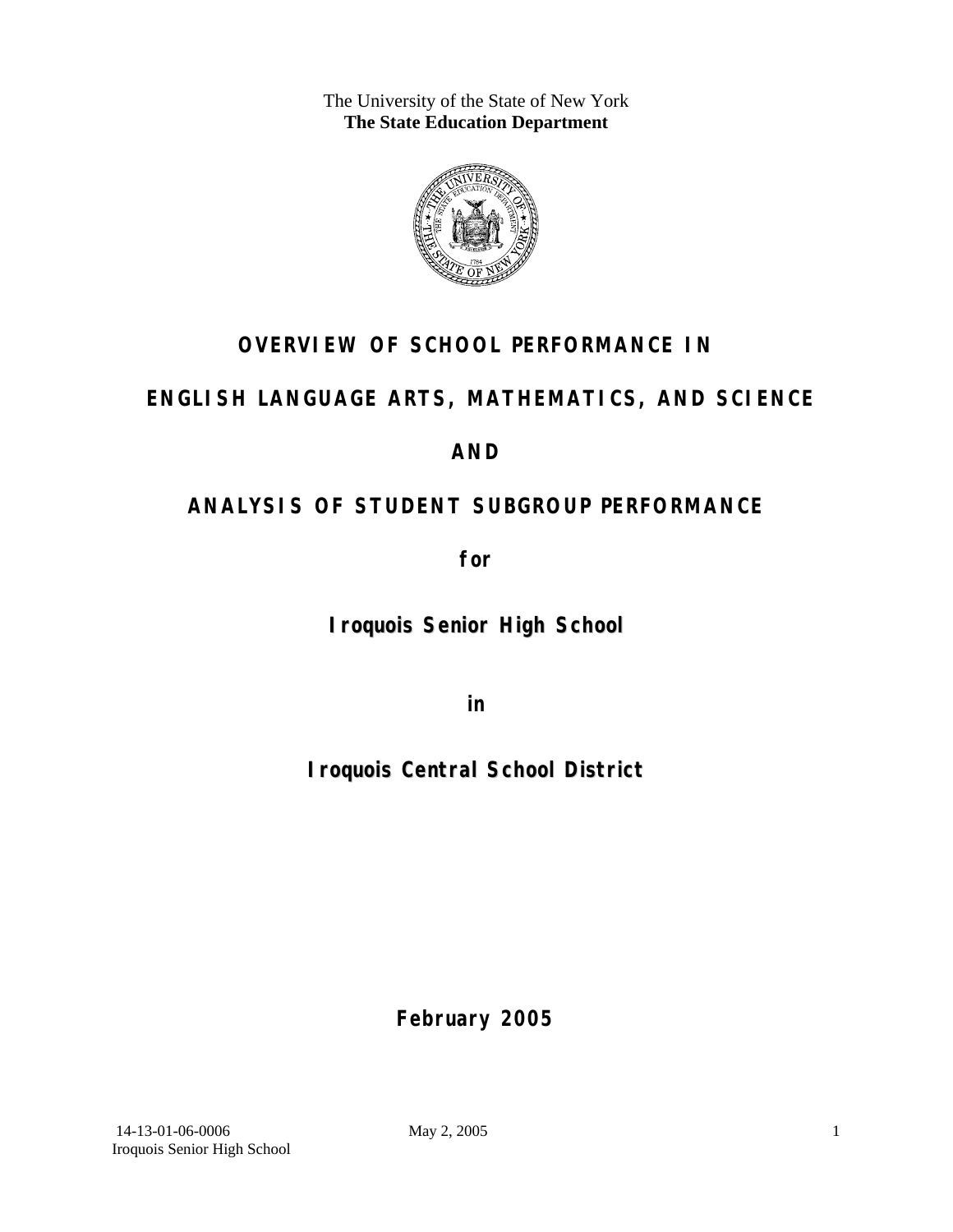### **THE UNIVERSITY OF THE STATE OF NEW YORK**

### **Regents of The University**

| Tonawanda             |
|-----------------------|
|                       |
| Staten Island         |
| New Rochelle          |
| Peru                  |
| <b>North Syracuse</b> |
| New York              |
| <b>Belle Harbor</b>   |
| <b>Buffalo</b>        |
| Hartsdale             |
| Albany                |
| <b>Bronx</b>          |
| <b>Binghamton</b>     |
| Rochester             |
| New York              |

### **President of The University and Commissioner of Education**

RICHARD P. MILLS

**Deputy Commissioner for Elementary, Middle, Secondary and Continuing Education**  JAMES A. KADAMUS

#### **Assistant Commissioner for Standards, Assessment and Reporting**  DAVID M. ABRAMS

#### **Coordinator, Information and Reporting Services**  MARTHA P. MUSSER

The State Education Department does not discriminate on the basis of age, color, religion, creed, disability, marital status, veteran status, national origin, race, gender, genetic predisposition or carrier status, or sexual orientation in its educational programs, services and activities. Portions of this publication can be made available in a variety of formats, including braille, large print or audio tape, upon request. Inquiries concerning this policy of nondiscrimination should be directed to the Department's Office for Diversity, Ethics, and Access, Room 530, Education Building, Albany, NY 12234. **Requests for additional copies of this publication may be made by contacting the Publications Sales Desk, Room 309, Education Building, Albany, NY 12234.** 

Please address all correspondence about this report that is not related to data corrections to:

*School Report Card Coordinator Information and Reporting Services Team New York State Education Department Room 863 EBA 89 Washington Avenue Albany, NY 12234*  E-mail: *RPTCARD@mail.nysed.gov*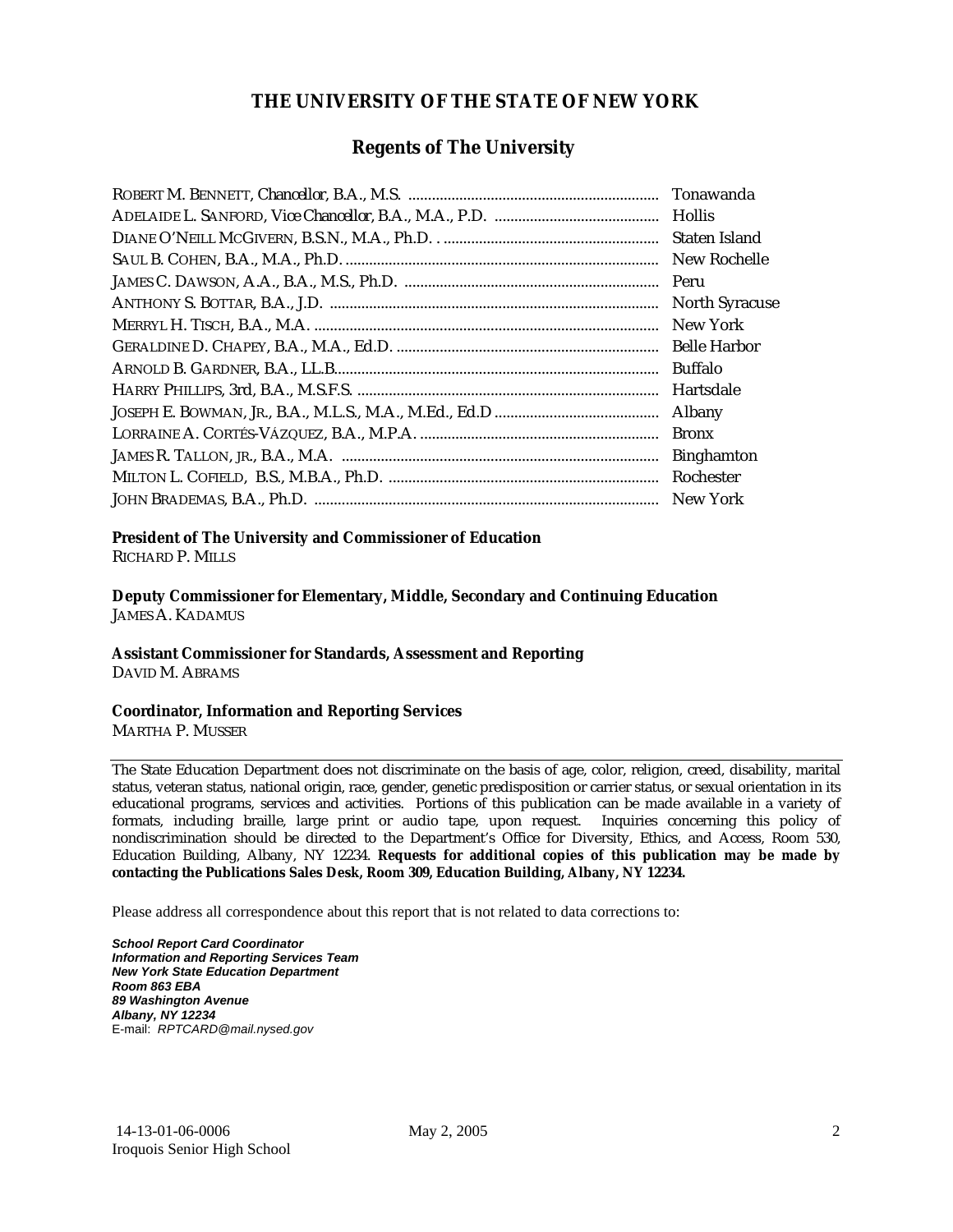The *New York State School Report Card* is an important part of the Board of Regents effort to raise learning standards for all students. It provides information to the public on student performance and other measures of school and district performance. Knowledge gained from the school report card on a school's strengths and weaknesses can be used to improve instruction and services to students.

The *New York State School Report Card* consists of three parts: the *Overview of School Performance in English Language Arts, Mathematics, and Science and Analysis of Student Subgroup Performance,* the *Comprehensive Information Report,* and the *Accountability Status Report*. The *Overview and Analysis* presents performance data on measures required by the federal No Child Left Behind Act: English, mathematics, science, and graduation rate. Performance data on other State assessments can be found in the *Comprehensive Information Report*. The *Accountability Status Report* provides information as to whether a school is making adequate progress toward enabling all students to achieve proficiency in English and mathematics.

State assessments are designed to help ensure that all students reach high learning standards. They show whether students are getting the foundation knowledge they need to succeed at the elementary, middle, and commencement levels and beyond. The State requires that students who are not making appropriate progress toward the standards receive academic intervention services.

In the *Overview*, performance on the elementary- and middle-level assessments in English language arts, mathematics, and science is reported in terms of mean scores and the percentage of students scoring at each of the four levels. These levels indicate performance on the standards from seriously deficient to advanced proficiency. Regents examination scores are reported in four score ranges. Scores of 65 to 100 are passing; scores of 55 to 64 earn credit toward a local diploma (with the approval of the local board of education). Though each elementary- and middle-level assessment is administered to students in a specific grade, secondary-level assessments are taken by students when they complete the coursework for the core curriculum. Therefore, the performance of students at the secondary level is measured for a student cohort rather than a group of students at a particular grade level. Students are grouped in cohorts according to the year in which they first entered grade 9.

The assessment data in the *Overview and Analysis* are for all tested students in the school, including general-education students and students with disabilities. In the *Overview*, each school's performance is compared with that of schools similar in grade level, district resources, and student needs as indicated by income and limited English proficiency (LEP) status. Each district's performance is compared with that of all public schools statewide. In the *Analysis*, performance is disaggregated by race/ethnicity, disability status, gender, LEP status, income level, and migrant status.

Explanations of terms referred to or symbols used in this part of the school report card may be found in the glossary on the last page. Further information on the school report card may be found in the guide, *Understanding Your School Report Card: February 2005*, available on the Information and Reporting Services Web site at www.emsc.nysed.gov/irts.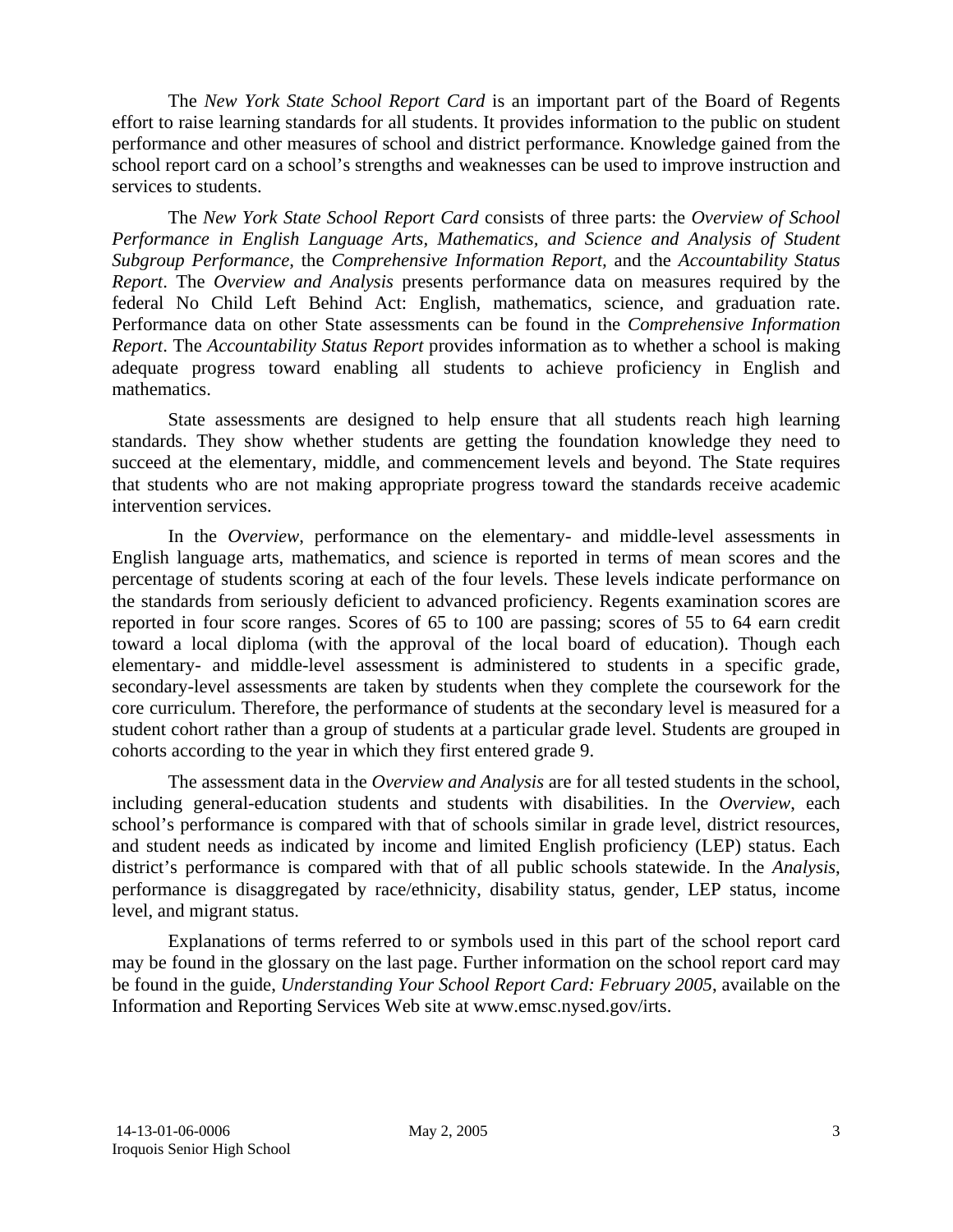# **Overview of School Performance in English Language Arts, Mathematics, and Science**

### **School Profile**

| Principal:<br><b>Robert Coniglio</b> |             | (716) 652-3000<br>Phone:  |
|--------------------------------------|-------------|---------------------------|
| <b>Organization</b>                  | Grade Range | <b>Student Enrollment</b> |
| 2003-04                              | $9 - 12$    | 972                       |

| 2002–03 School District-wide Total Expenditure per Pupil | \$9,953 |
|----------------------------------------------------------|---------|
|----------------------------------------------------------|---------|

### **2003–04 Core Classes Taught by Highly Qualified Teachers\***

| <b>Total Number of</b><br><b>Core Classes</b> | <b>Percent Taught</b><br>by Highly<br>Qualified<br><b>Teachers</b> |
|-----------------------------------------------|--------------------------------------------------------------------|
| 264                                           | 100%                                                               |

\*To meet the federal definition of "highly qualified," public school teachers of core academic subjects must have at least a bachelor's degree and be State certified for and demonstrate subject matter competency in the core academic subject(s) they teach.

#### **2003–04 Teachers with No Valid Teaching Certificate\***

| <b>Total Number of</b><br><b>Teachers</b> | <b>Percent with No</b><br><b>Valid Teaching</b><br><b>Certificate</b> |
|-------------------------------------------|-----------------------------------------------------------------------|
| 63                                        | 0%                                                                    |
| $\mathbf{A}$<br>$\cdots$                  |                                                                       |

\*Includes teachers with a modified temporary license.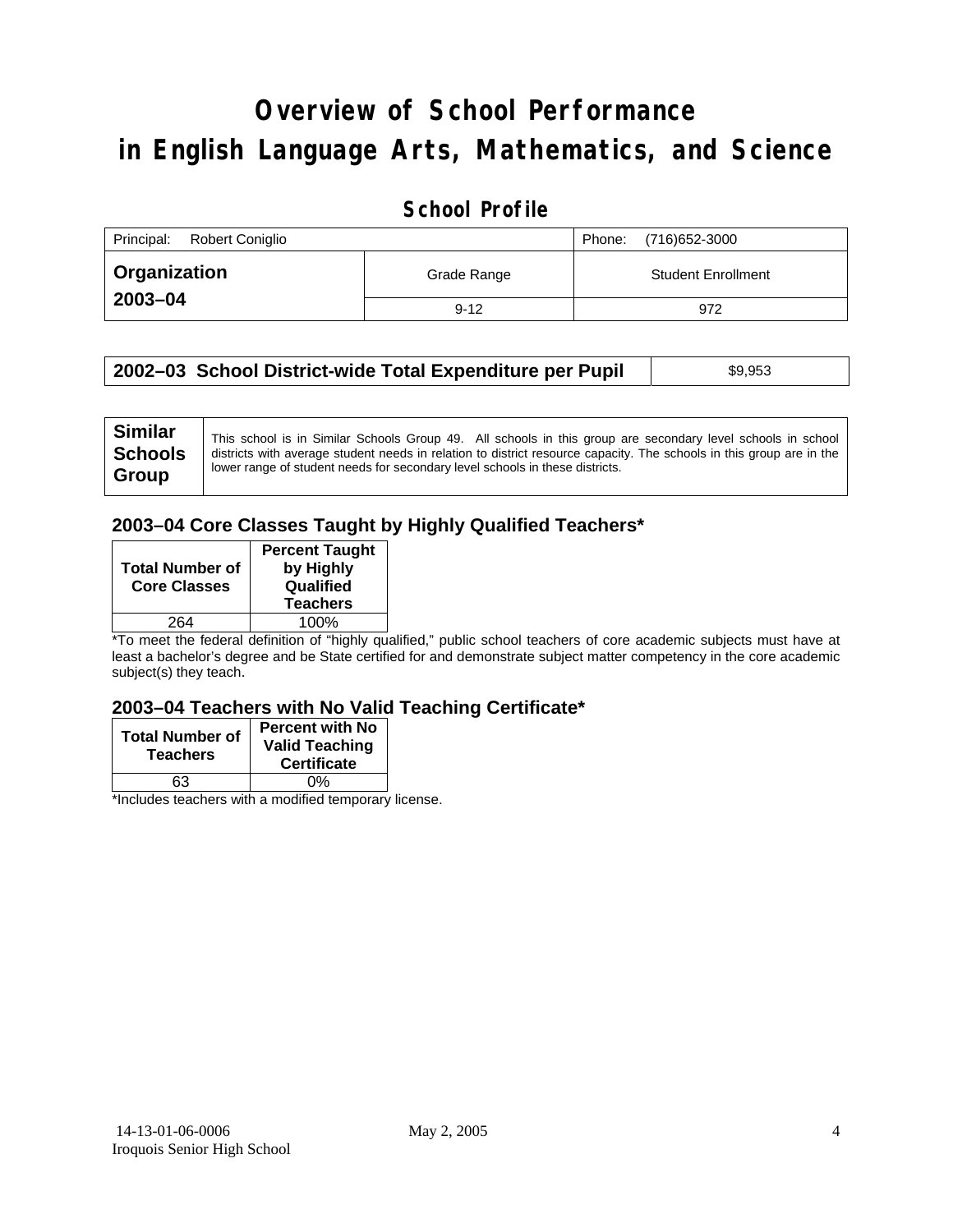### **High School English Achievement after Four Years of Instruction**

 The graphs and tables below present performance of the 1998, 1999, and 2000 cohort members, four years after entering grade 9, in meeting the graduation assessment requirement in English. In the graph, students passing approved alternatives to this examination are counted as scoring in the 65 to 84 range. RCT results are not included in the graph. The data in these tables and charts show the performance of the cohorts as of June  $30<sup>th</sup>$  of the fourth year after first entering grade 9. Data for the 1999 and 2000 cohorts include all students in cohorts in the district's schools, students continuously enrolled in the district who transferred between schools within the district, and students placed outside the district but who are the reporting responsibility of the district. Data for the 1998 cohort include all students in the cohort in the district's schools.



| English Graduation Requirement Achievement after Four Years of High School* |                                                                                                                                   |                  |                   |                   |                    |                           |  |  |  |
|-----------------------------------------------------------------------------|-----------------------------------------------------------------------------------------------------------------------------------|------------------|-------------------|-------------------|--------------------|---------------------------|--|--|--|
|                                                                             | <b>Cohort Members</b><br><b>Highest Score</b><br><b>Highest Score</b><br><b>Highest Score</b><br><b>Highest Score</b><br>Approved |                  |                   |                   |                    |                           |  |  |  |
|                                                                             | <b>All Students</b>                                                                                                               | Between 0 and 54 | Between 55 and 64 | Between 65 and 84 | Between 85 and 100 | <b>Alternative Credit</b> |  |  |  |
| 1998 Cohort                                                                 | 233                                                                                                                               |                  |                   | 130               | 55                 |                           |  |  |  |
| 1999 Cohort                                                                 | 238                                                                                                                               |                  |                   | 76                | 154                |                           |  |  |  |
| 2000 Cohort                                                                 | 211                                                                                                                               |                  |                   | 48                | 149                |                           |  |  |  |

\*Assessments used to determine counts in this table include the Regents examination in comprehensive English, the component retest in English, and approved alternatives.

| Performance of Students Who Took the Regents<br><b>Competency Tests in Reading and Writing to</b><br>Meet the Graduation Requirement* |  |  |  |  |  |  |  |
|---------------------------------------------------------------------------------------------------------------------------------------|--|--|--|--|--|--|--|
| <b>Failed RCT in Reading</b><br><b>Passed the RCTs</b><br>and/or Writing                                                              |  |  |  |  |  |  |  |
| 1998 Cohort                                                                                                                           |  |  |  |  |  |  |  |
| 1999 Cohort                                                                                                                           |  |  |  |  |  |  |  |
| 2000 Cohort                                                                                                                           |  |  |  |  |  |  |  |

\*Includes only students eligible for the safety net who did not score 55 or higher on the Regents examination or an approved alternative.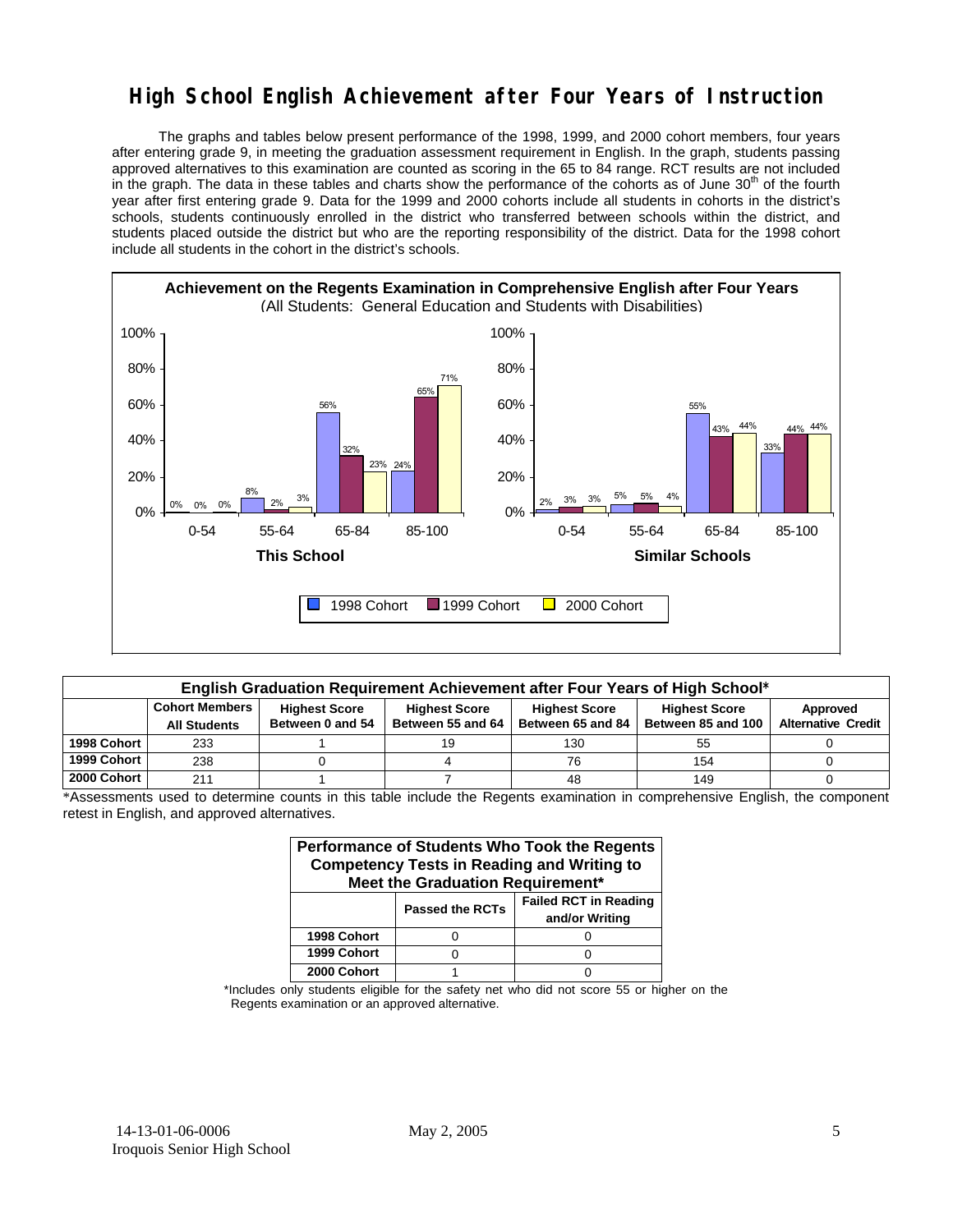### **High School Mathematics Achievement after Four Years of Instruction**

 The graphs and tables below present performance of the 1998, 1999, and 2000 cohort members, four years after entering grade 9, in meeting the graduation assessment requirement in mathematics. In the graph, students passing approved alternatives to these examinations are counted as scoring in the 65 to 84 range. RCT results are not included in the graph. The data in these tables and charts show the performance of the cohorts as of June 30<sup>th</sup> of the fourth year after first entering grade 9. Data for the 1999 and 2000 cohorts include all students in cohorts in the district's schools, students continuously enrolled in the district who transferred between schools within the district, and students placed outside the district but who are the reporting responsibility of the district. Data for the 1998 cohort include all students in the cohort in the district's schools.



| Mathematics Graduation Requirement Achievement after Four Years of High School* |                                                                                                                                   |                  |    |    |                                                                           |  |  |  |  |
|---------------------------------------------------------------------------------|-----------------------------------------------------------------------------------------------------------------------------------|------------------|----|----|---------------------------------------------------------------------------|--|--|--|--|
|                                                                                 | <b>Highest Score</b><br><b>Highest Score</b><br><b>Highest Score</b><br>Approved<br><b>Cohort Members</b><br><b>Highest Score</b> |                  |    |    |                                                                           |  |  |  |  |
|                                                                                 | <b>All Students</b>                                                                                                               | Between 0 and 54 |    |    | Between 55 and 64 Between 65 and 84 Between 85 and 100 Alternative Credit |  |  |  |  |
| 1998 Cohort                                                                     | 233                                                                                                                               |                  |    | 80 | 139                                                                       |  |  |  |  |
| 1999 Cohort                                                                     | 238                                                                                                                               |                  |    | 81 | 142                                                                       |  |  |  |  |
| l2000 Cohort                                                                    | 211                                                                                                                               |                  | 16 | 94 | 88                                                                        |  |  |  |  |

\*Assessments used to determine counts in this table include a Regents examination in mathematics, the component retest in mathematics and approved alternatives.

| Performance of Students Who Took the Regents<br><b>Competency Test in Mathematics to Meet the</b><br><b>Graduation Requirement*</b> |                                                                   |  |  |  |  |  |  |
|-------------------------------------------------------------------------------------------------------------------------------------|-------------------------------------------------------------------|--|--|--|--|--|--|
|                                                                                                                                     | <b>Failed at Least</b><br><b>Passed the RCT</b><br><b>One RCT</b> |  |  |  |  |  |  |
| 1998 Cohort                                                                                                                         | 2                                                                 |  |  |  |  |  |  |
| 1999 Cohort                                                                                                                         | з                                                                 |  |  |  |  |  |  |
| 2000 Cohort                                                                                                                         |                                                                   |  |  |  |  |  |  |

\*Includes only students eligible for the safety net who did not score 55 or higher on the Regents examination or an approved alternative.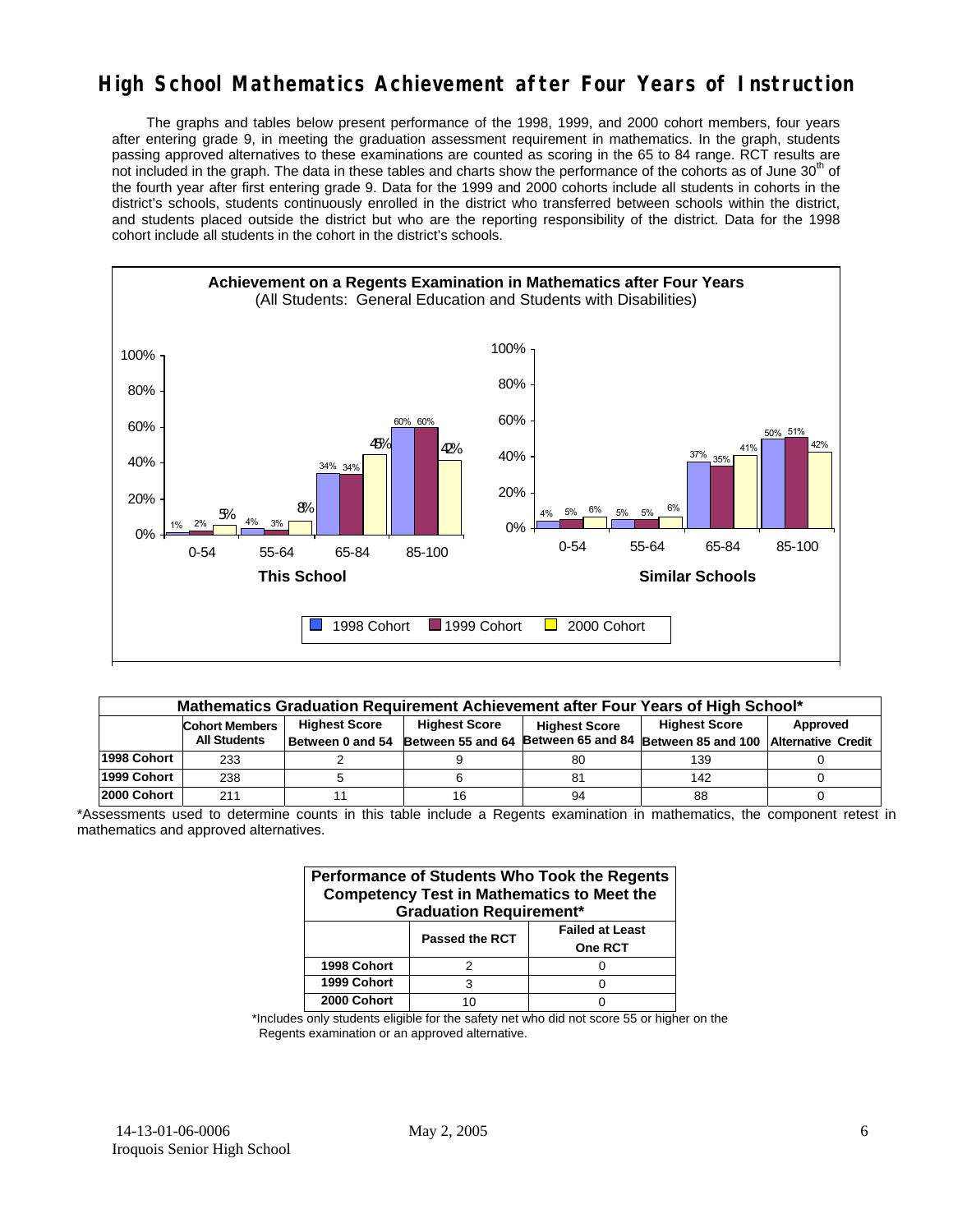### **Cohort Graduation Rates**

 Students were counted as graduates if they earned a local diploma with or without a Regents endorsement by August 31<sup>st</sup> of the fourth year after first entering grade 9. The graduation-rate cohort includes students who transferred to general education development (GED) programs. These students were not counted in the 1998 and 1999 school accountability cohort for English and mathematics.



| <b>Cohort Graduation Rates</b> |                                  |                                                                      |                            |     |  |  |
|--------------------------------|----------------------------------|----------------------------------------------------------------------|----------------------------|-----|--|--|
|                                | <b>Cohort</b><br>Members*<br>(a) | <b>Graduation Rate</b><br><b>Cohort</b><br><b>Members</b><br>$(a+b)$ | <b>Number</b><br>Graduated |     |  |  |
| 1998 Cohort                    | 232                              |                                                                      | 232                        | 223 |  |  |
| 1999 Cohort                    | 235                              |                                                                      | 235                        | 228 |  |  |

 $*$ Count as of August  $31<sup>st</sup>$  of the fourth year after first entering grade 9.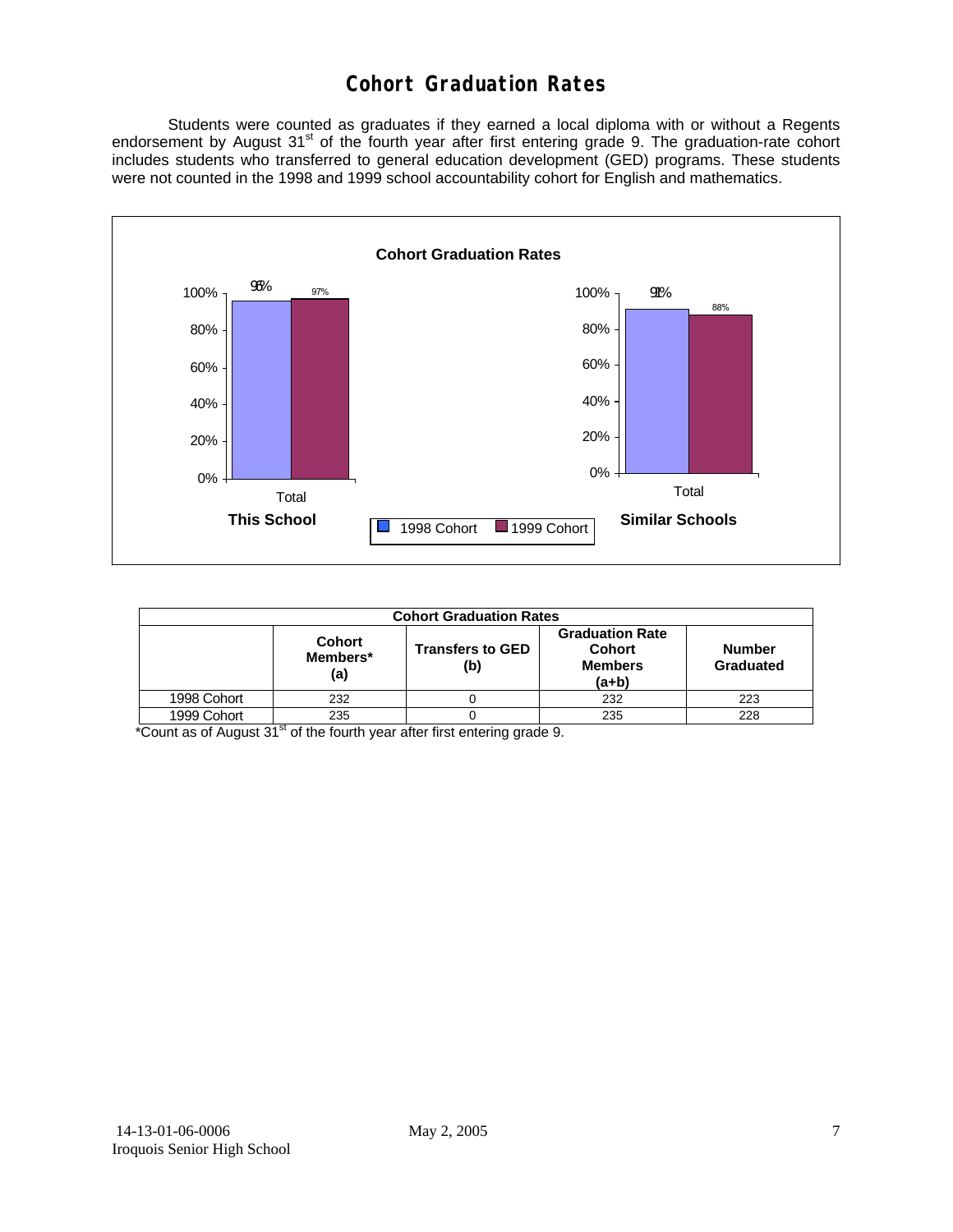# **Analysis of Student Subgroup Performance**

Historically, on State assessments the average performance of Black, Hispanic, and Native American students has been lower than that of White and Asian students. Similarly, students from lowincome families have not performed as well as those from higher income families. A high priority of the Board of Regents is to eliminate these gaps in student performance. In addition, Title I of the federal Elementary and Secondary Education Act includes explicit requirements "to ensure that students served by Title I are given the same opportunity to achieve to high standards and are held to the same high expectations as all students in each State."

This section of the school report card provides performance data for two years by racial/ethnic group, disability status, gender, English proficiency status, income level, and migrant status. The purpose of the student subgroup analyses is to determine if students who perform below the standards in any school tend to fall into particular groups, such as minority students, limited English proficient students, or economically disadvantaged students. If these analyses provide evidence that students in one of the groups achieve at a lower level than other students, the school and community should examine the reasons for this lower performance and make necessary changes in curriculum, instruction, and student support services to remedy these performance gaps. If your school did not report data for the 2003–04 school year for a subject and grade, a table showing data for subgroups in that subject and grade will not be included in the *Analysis*.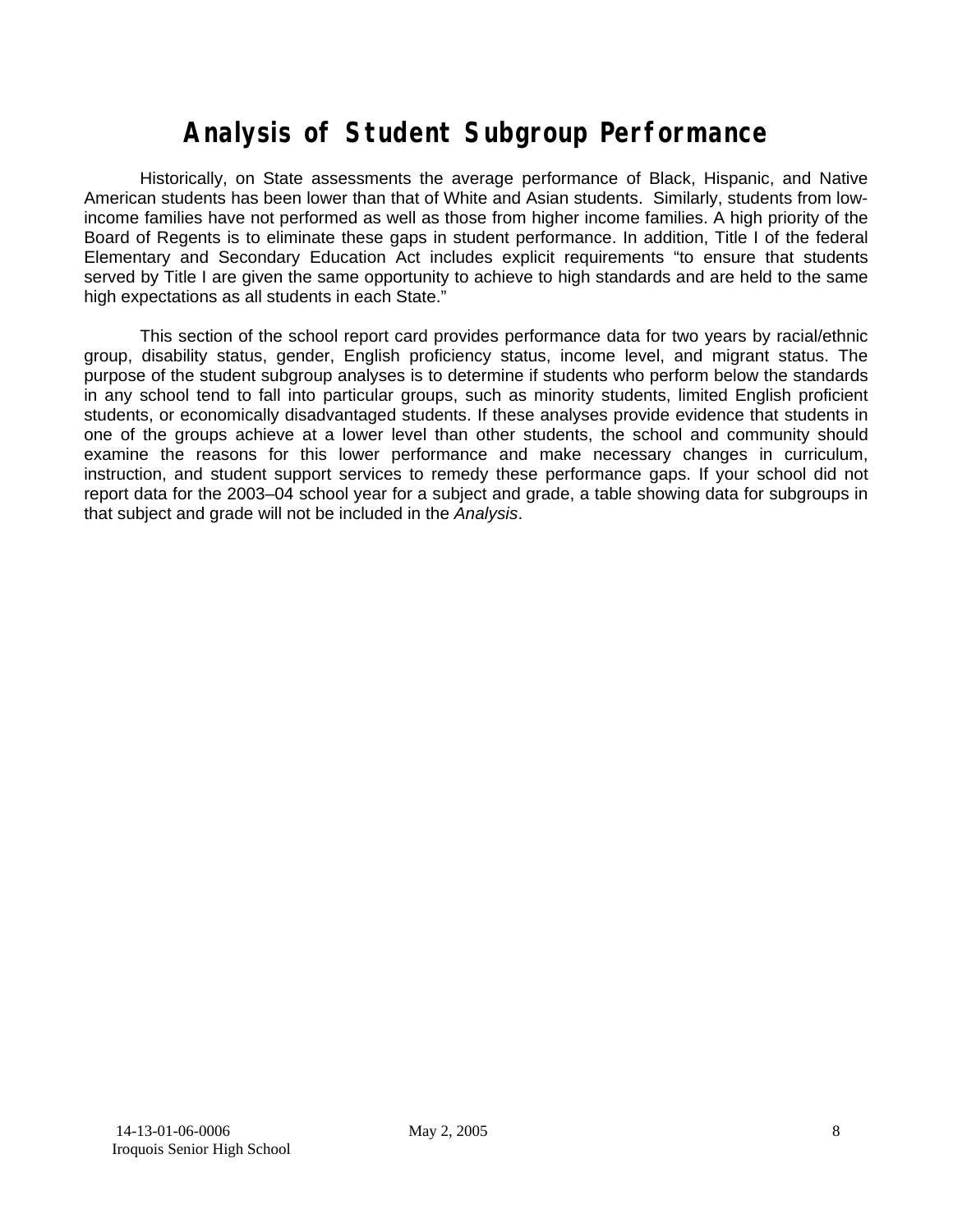### **1999 and 2000 High School Cohorts**

General-education students who first entered ninth grade in 1999 or 2000 must score 55 or higher on Regents English and mathematics examinations to graduate. During the phase-in of the Regents examination graduation requirements, all students (with district board of education approval) may qualify for a local diploma by earning a score of 55–64 on the required Regents examinations; a score of 65 or higher is required for a Regents diploma. Students with disabilities and certain students with a Section 504 Accomodation Plan may qualify for a local diploma by passing Regents competency tests. The data in these tables show the performance of the cohorts as of June 30<sup>th</sup> of the fourth year after first entering grade 9.

#### **Performance on the English Assessment Requirement for Graduation**

|                                              | 1999 Cohort     |                                                        |               |                   | 2000 Cohort               |                          |                |                |                   |                          |
|----------------------------------------------|-----------------|--------------------------------------------------------|---------------|-------------------|---------------------------|--------------------------|----------------|----------------|-------------------|--------------------------|
|                                              |                 | <b>Count of Students</b><br>by Score<br><b>Meeting</b> |               | <b>Percent</b>    |                           | <b>Count of Students</b> |                | <b>Percent</b> |                   |                          |
| <b>Student Subgroup</b>                      |                 |                                                        |               | <b>Students</b>   | by Score                  |                          | <b>Meeting</b> |                |                   |                          |
|                                              | <b>Students</b> | <b>Regents</b>                                         |               | Pass-             | Gradu-                    | in<br><b>Cohort</b>      | <b>Regents</b> |                | Pass-             | Gradua-                  |
|                                              | in Cohort       | $55 -$<br>64                                           | $65 -$<br>100 | ed<br><b>RCTs</b> | ation<br>Require-<br>ment |                          | $55 -$<br>64   | $65 -$<br>100  | ed<br><b>RCTs</b> | tion<br>Require-<br>ment |
| <b>Results by Race/Ethnicity</b>             |                 |                                                        |               |                   |                           |                          |                |                |                   |                          |
| American Indian/Alaskan Native               | 0               | $\mathbf 0$                                            | 0             | 0                 | 0%                        | $\mathbf 0$              | 0              | 0              | 0                 | 0%                       |
| <b>Black</b>                                 | $\mathbf{1}$    | s                                                      | s             | s                 | s                         | 0                        | 0              | $\overline{0}$ | $\overline{0}$    | 0%                       |
| Hispanic                                     | $\mathbf{1}$    | s                                                      | $\mathbf s$   | s                 | s                         | 0                        | 0              | 0              | 0                 | 0%                       |
| Asian or Pacific Islander                    | 3               | s                                                      | s             | s                 | s                         | $\overline{2}$           | s              | $\mathbf s$    | s                 | s                        |
| White                                        | 233             | 4                                                      | 225           | 0                 | 98%                       | 209                      | s              | $\mathbf s$    | s                 | s                        |
| Total                                        | 238             | 4                                                      | 230           | 0                 | 98%                       | 211                      | $\overline{7}$ | 197            | $\mathbf{1}$      | 97%                      |
| Small Group Totals (s)                       | 5               | 0                                                      | 5             | $\overline{0}$    | 100%                      | 211                      | $\overline{7}$ | 197            | $\mathbf{1}$      | 97%                      |
| <b>Results by Disability Status</b>          |                 |                                                        |               |                   |                           |                          |                |                |                   |                          |
| General-education students                   | 223             | 3                                                      | 216           | 0                 | 98%                       | 194                      | 3              | 186            | 0                 | 97%                      |
| Students with disabilities                   | 15              | $\mathbf{1}$                                           | 14            | 0                 | 100%                      | 17                       | $\overline{4}$ | 11             | $\mathbf{1}$      | 94%                      |
| Total                                        | 238             | 4                                                      | 230           | 0                 | 98%                       | 211                      | $\overline{7}$ | 197            | $\mathbf{1}$      | 97%                      |
| <b>Results by Gender</b>                     |                 |                                                        |               |                   |                           |                          |                |                |                   |                          |
| Female                                       | 104             | $\overline{2}$                                         | 100           | $\overline{0}$    | 98%                       | 114                      | 2              | 110            | $\Omega$          | 98%                      |
| Male                                         | 134             | 2                                                      | 130           | 0                 | 99%                       | 97                       | 5              | 87             | $\mathbf{1}$      | 96%                      |
| Total                                        | 238             | 4                                                      | 230           | 0                 | 98%                       | 211                      | $\overline{7}$ | 197            | $\mathbf{1}$      | 97%                      |
| <b>Results by English Proficiency Status</b> |                 |                                                        |               |                   |                           |                          |                |                |                   |                          |
| English proficient                           | 238             | 4                                                      | 230           | $\mathbf 0$       | 98%                       | 211                      | 7              | 197            | 1                 | 97%                      |
| Limited English proficient                   | 0               | $\pmb{0}$                                              | $\mathbf 0$   | $\mathbf 0$       | 0%                        | 0                        | $\mathbf 0$    | 0              | 0                 | 0%                       |
| Total                                        | 238             | 4                                                      | 230           | $\Omega$          | 98%                       | 211                      | $\overline{7}$ | 197            | $\mathbf{1}$      | 97%                      |
| <b>Results by Income Level</b>               |                 |                                                        |               |                   |                           |                          |                |                |                   |                          |
| Economically disadvantaged                   | 6               | $\pmb{0}$                                              | 6             | $\pmb{0}$         | 100%                      | 16                       | 0              | 14             | 0                 | 88%                      |
| Not disadvantaged                            | 232             | 4                                                      | 224           | 0                 | 98%                       | 195                      | $\overline{7}$ | 183            | $\mathbf{1}$      | 98%                      |
| Total                                        | 238             | 4                                                      | 230           | $\overline{0}$    | 98%                       | 211                      | $\overline{7}$ | 197            | $\mathbf{1}$      | 97%                      |
| <b>Results by Migrant Status</b>             |                 |                                                        |               |                   |                           |                          |                |                |                   |                          |
| Migrant family                               | $\mathbf 0$     | $\mathbf 0$                                            | $\mathbf 0$   | $\mathbf 0$       | 0%                        | $\mathbf 0$              | 0              | 0              | 0                 | 0%                       |
| Not migrant family                           | 238             | 4                                                      | 230           | 0                 | 98%                       | 211                      | $\overline{7}$ | 197            | $\mathbf{1}$      | 97%                      |
| Total                                        | 238             | 4                                                      | 230           | $\mathbf 0$       | 98%                       | 211                      | $\overline{7}$ | 197            | $\mathbf{1}$      | 97%                      |

### **after Four Years of High School**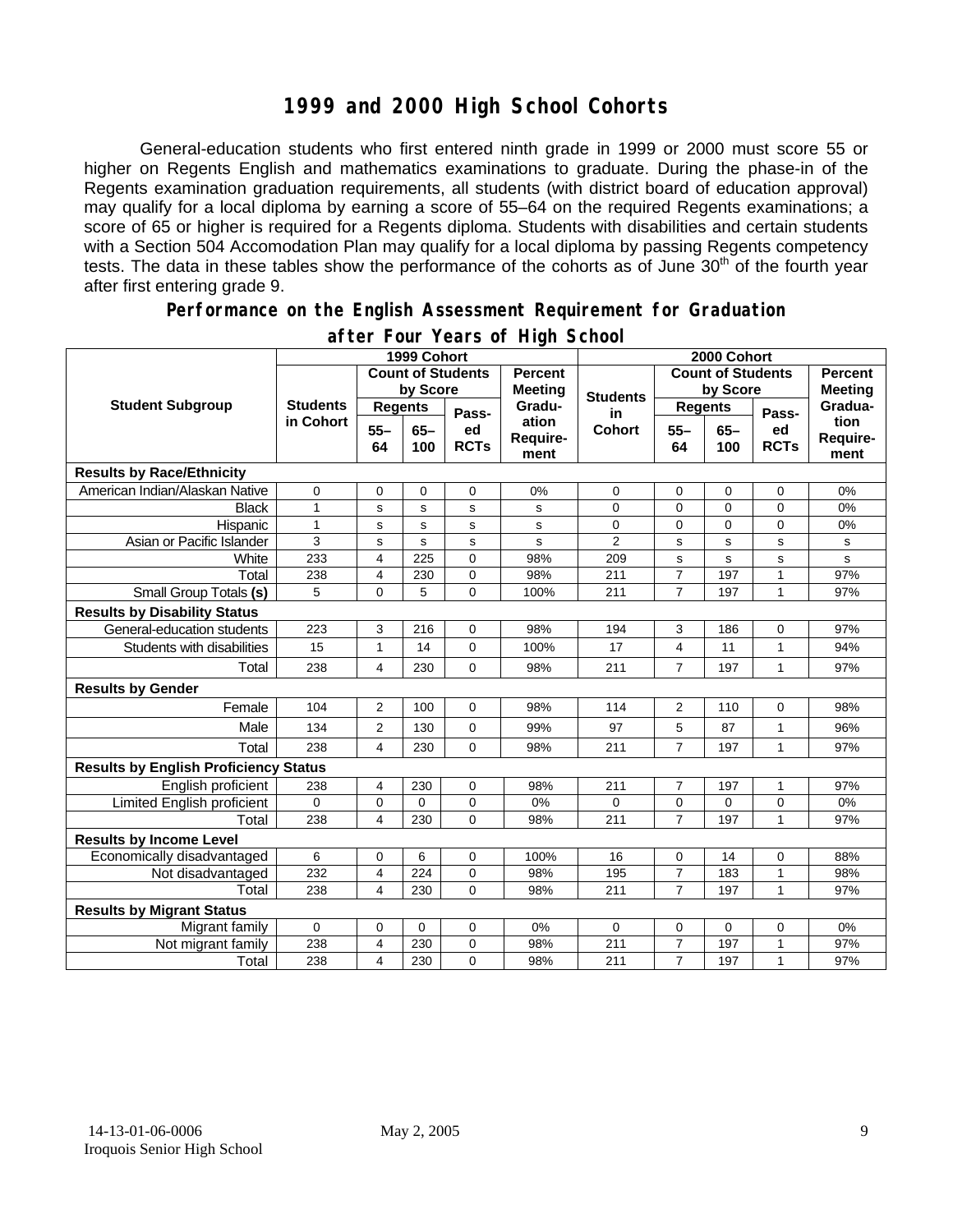### **Performance on the Mathematics Assessment Requirement for Graduation after Four Years of High School**

|                                              | ordduatholl artor roar roars o'r rhyn Sonool<br>1999 Cohort |                  |                                     |                |                          | 2000 Cohort              |                |             |                |          |  |
|----------------------------------------------|-------------------------------------------------------------|------------------|-------------------------------------|----------------|--------------------------|--------------------------|----------------|-------------|----------------|----------|--|
|                                              |                                                             |                  | <b>Count of Students</b><br>Percent |                |                          | <b>Count of Students</b> |                |             | <b>Percent</b> |          |  |
| <b>Student Subgroup</b>                      | <b>Students</b><br>in<br><b>Cohort</b>                      | by Score         |                                     |                | <b>Meeting</b><br>Gradu- | <b>Students</b><br>in    | by Score       |             | <b>Meeting</b> |          |  |
|                                              |                                                             | <b>Regents</b>   |                                     | <b>Regents</b> |                          |                          |                | Gradua-     |                |          |  |
|                                              |                                                             | $55 -$<br>$65 -$ | Pass-<br>ed                         | ation          | <b>Cohort</b>            | $55 -$                   | $65-$          | Pass-<br>ed | tion           |          |  |
|                                              |                                                             | 64               | 100                                 | <b>RCTs</b>    | Require-                 |                          | 64             | 100         | <b>RCTs</b>    | Require- |  |
|                                              |                                                             |                  |                                     |                | ment                     |                          |                |             |                | ment     |  |
| <b>Results by Race/Ethnicity</b>             |                                                             |                  |                                     |                |                          |                          |                |             |                |          |  |
| American Indian/Alaskan Native               | $\mathbf 0$                                                 | 0                | $\Omega$                            | $\Omega$       | 0%                       | 0                        | 0              | 0           | 0              | 0%       |  |
| <b>Black</b>                                 | 1                                                           | s                | s                                   | s              | s                        | 0                        | $\Omega$       | $\mathbf 0$ | 0              | 0%       |  |
| Hispanic                                     | 1                                                           | s                | s                                   | s              | s                        | 0                        | $\mathbf 0$    | $\mathbf 0$ | 0              | $0\%$    |  |
| Asian or Pacific Islander                    | 3                                                           | s                | s                                   | $\mathbf s$    | s                        | $\overline{2}$           | s              | $\mathbf s$ | s              | s        |  |
| White                                        | 233                                                         | 5                | 219                                 | 3              | 97%                      | 209                      | $\mathbf s$    | s           | s              | s        |  |
| Total                                        | 238                                                         | 6                | 223                                 | 3              | 97%                      | 211                      | 16             | 182         | 10             | 99%      |  |
| Small Group Totals (s)                       | 5                                                           | 1                | 4                                   | 0              | 100%                     | 211                      | 16             | 182         | 10             | 99%      |  |
| <b>Results by Disability Status</b>          |                                                             |                  |                                     |                |                          |                          |                |             |                |          |  |
| General-education students                   | 223                                                         | 3                | 215                                 | 0              | 98%                      | 194                      | 11             | 180         | 0              | 98%      |  |
| Students with disabilities                   | 15                                                          | 3                | 8                                   | 3              | 93%                      | 17                       | 5              | 2           | 10             | 100%     |  |
| Total                                        | 238                                                         | 6                | 223                                 | 3              | 97%                      | 211                      | 16             | 182         | 10             | 99%      |  |
| <b>Results by Gender</b>                     |                                                             |                  |                                     |                |                          |                          |                |             |                |          |  |
| Female                                       | 104                                                         | 1                | 101                                 | $\mathbf{1}$   | 99%                      | 114                      | $\overline{7}$ | 104         | $\overline{2}$ | 99%      |  |
| Male                                         | 134                                                         | 5                | 122                                 | $\overline{2}$ | 96%                      | 97                       | 9              | 78          | 8              | 98%      |  |
| Total                                        | 238                                                         | 6                | 223                                 | 3              | 97%                      | 211                      | 16             | 182         | 10             | 99%      |  |
| <b>Results by English Proficiency Status</b> |                                                             |                  |                                     |                |                          |                          |                |             |                |          |  |
| English proficient                           | 238                                                         | 6                | 223                                 | 3              | 97%                      | 211                      | 16             | 182         | 10             | 99%      |  |
| Limited English proficient                   | $\Omega$                                                    | $\mathbf 0$      | $\Omega$                            | 0              | 0%                       | $\overline{0}$           | $\Omega$       | $\Omega$    | 0              | 0%       |  |
| Total                                        | 238                                                         | 6                | 223                                 | 3              | 97%                      | 211                      | 16             | 182         | 10             | 99%      |  |
| <b>Results by Income Level</b>               |                                                             |                  |                                     |                |                          |                          |                |             |                |          |  |
| Economically disadvantaged                   | 6                                                           | $\mathbf 0$      | 6                                   | 0              | 100%                     | 16                       | $\overline{c}$ | 13          | 1              | 100%     |  |
| Not disadvantaged                            | 232                                                         | 6                | 217                                 | 3              | 97%                      | 195                      | 14             | 169         | 9              | 98%      |  |
| Total                                        | 238                                                         | 6                | 223                                 | 3              | 97%                      | 211                      | 16             | 182         | 10             | 99%      |  |
| <b>Results by Migrant Status</b>             |                                                             |                  |                                     |                |                          |                          |                |             |                |          |  |
| Migrant family                               | 0                                                           | 0                | 0                                   | 0              | 0%                       | 0                        | 0              | 0           | 0              | 0%       |  |
| Not migrant family                           | 238                                                         | 6                | 223                                 | 3              | 97%                      | 211                      | 16             | 182         | 10             | 99%      |  |
| Total                                        | 238                                                         | 6                | 223                                 | 3              | 97%                      | 211                      | 16             | 182         | 10             | 99%      |  |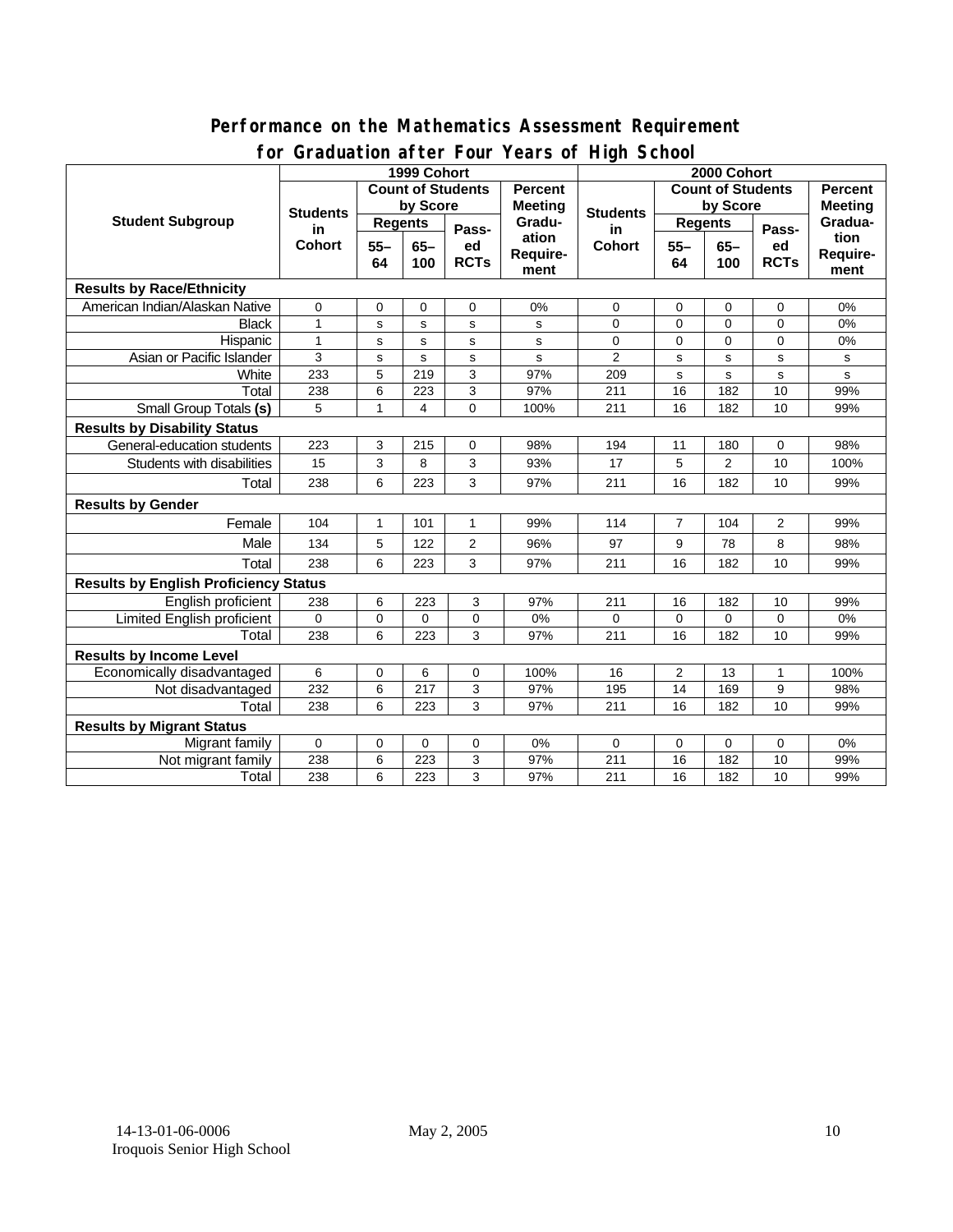### **Cohort Graduation Rates**

Students were counted as graduates if they earned a local diploma with or without a Regents endorsement by August 31<sup>st</sup> of the fourth year after first entering grade 9. The graduation-rate cohort includes students who transferred to general education development (GED) programs. These students were not counted in the district accountability cohort for English and mathematics.

|                                              | 1998 Cohort as of                |                    | 1999 Cohort as of                       |                    |  |  |  |  |  |
|----------------------------------------------|----------------------------------|--------------------|-----------------------------------------|--------------------|--|--|--|--|--|
|                                              | <b>August 31, 2002</b>           |                    | August 31, 2003                         |                    |  |  |  |  |  |
| <b>Student Subgroup</b>                      | Graduation<br><b>Rate Cohort</b> | Graduation<br>Rate | <b>Graduation</b><br><b>Rate Cohort</b> | Graduation<br>Rate |  |  |  |  |  |
| <b>Results by Race/Ethnicity</b>             |                                  |                    |                                         |                    |  |  |  |  |  |
| American Indian/Alaskan Native               | 0                                | 0%                 | 0                                       | 0%                 |  |  |  |  |  |
| <b>Black</b>                                 | $\overline{0}$                   | 0%                 | 1                                       | s                  |  |  |  |  |  |
| Hispanic                                     | 1                                | s                  | 1                                       | s                  |  |  |  |  |  |
| Asian or Pacific Islander                    | $\overline{0}$                   | 0%                 | 3                                       | s                  |  |  |  |  |  |
| White                                        | 231                              | s                  | 230                                     | 97%                |  |  |  |  |  |
| Total                                        | 232                              | 96%                | 235                                     | 97%                |  |  |  |  |  |
| Small Group Totals (s)                       | 232                              | 91%                | 5                                       | 100%               |  |  |  |  |  |
| <b>Results by Disability Status</b>          |                                  |                    |                                         |                    |  |  |  |  |  |
| General-education students                   | 223                              | 96%                | 220                                     | 97%                |  |  |  |  |  |
| Students with disabilities                   | 9                                | 89%                | 15                                      | 93%                |  |  |  |  |  |
| Total                                        | 232                              | 96%                | 235                                     | 97%                |  |  |  |  |  |
| <b>Results by Gender</b>                     |                                  |                    |                                         |                    |  |  |  |  |  |
| Female                                       | 124                              | 98%                | 103                                     | 100%               |  |  |  |  |  |
| Male                                         | 108                              | 94%                | 132                                     | 95%                |  |  |  |  |  |
| Total                                        | 232                              | 96%                | 235                                     | 97%                |  |  |  |  |  |
| <b>Results by English Proficiency Status</b> |                                  |                    |                                         |                    |  |  |  |  |  |
| English proficient                           | 231                              | $\mathbf s$        | 235                                     | 97%                |  |  |  |  |  |
| <b>Limited English proficient</b>            | 1                                | S                  | $\Omega$                                | 0%                 |  |  |  |  |  |
| Total                                        | 232                              | 96%                | 235                                     | 97%                |  |  |  |  |  |
| <b>Results by Income Level</b>               |                                  |                    |                                         |                    |  |  |  |  |  |
| Economically disadvantaged                   | 20                               | 95%                | 6                                       | 100%               |  |  |  |  |  |
| Not disadvantaged                            | 212                              | 96%                | 229                                     | 97%                |  |  |  |  |  |
| Total                                        | 232                              | 96%                | 235                                     | 97%                |  |  |  |  |  |
| <b>Results by Migrant Status</b>             |                                  |                    |                                         |                    |  |  |  |  |  |
| Migrant family                               | $\mathbf 0$                      | 0%                 | $\Omega$                                | 0%                 |  |  |  |  |  |
| Not migrant family                           | 232                              | 96%                | 235                                     | 97%                |  |  |  |  |  |
| Total                                        | 232                              | 96%                | 235                                     | 97%                |  |  |  |  |  |